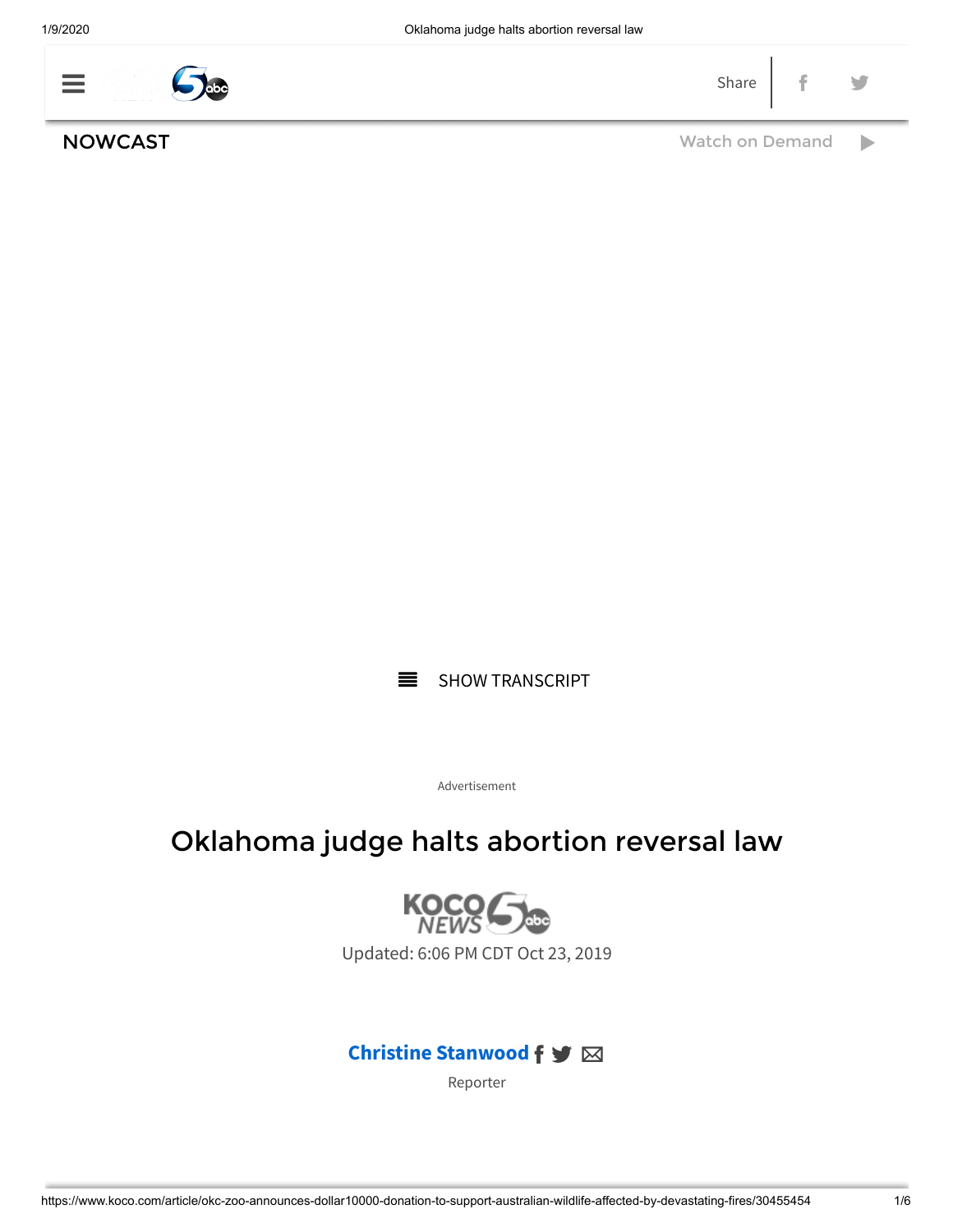

The law was signed by Gov. Kevin Stitt earlier this year. The state argued it should be the patient's choice whether they want to go forward or change their mind after taking the first or second abortion pill.

#### Advertisement

The law was supposed to take effect Nov. 1. Judge Don Andrews pushed it back, wanting to hear more arguments during a trial. Andrews told the courtroom this case is different because it challenges the First Amendment.

The Center for Reproductive Rights argued on behalf of Tulsa Women's Reproductive Clinic and Dr. Alan Braid. They argue Senate Bill 6-14 is a First Amendment violation.

"The bottom line is the state should not be forcing physicians to mislead patients into using these made-up medical terms to confuse patients," said Gail Deady, with the Center for Reproductive Rights.

Attorney General Mike Hunter released a statement on the temporary injunction, saying:

"The judge didn't rule on the merits of the case and only decided to retain the status quo moving forward, pending more evidence. The state remains committed to defending this law that requires doctors to inform women they can opt to reverse the process of a medical abortion."

"The state made a lot of speculative claims today about what doctors are allegedly saying to patients and there's simply no evidence of that," Deady said.

The plaintiffs argued the law would force doctors to tell patients that medication abortion can be "reversed" which they say is a false claim, unsupported by scientific evidence.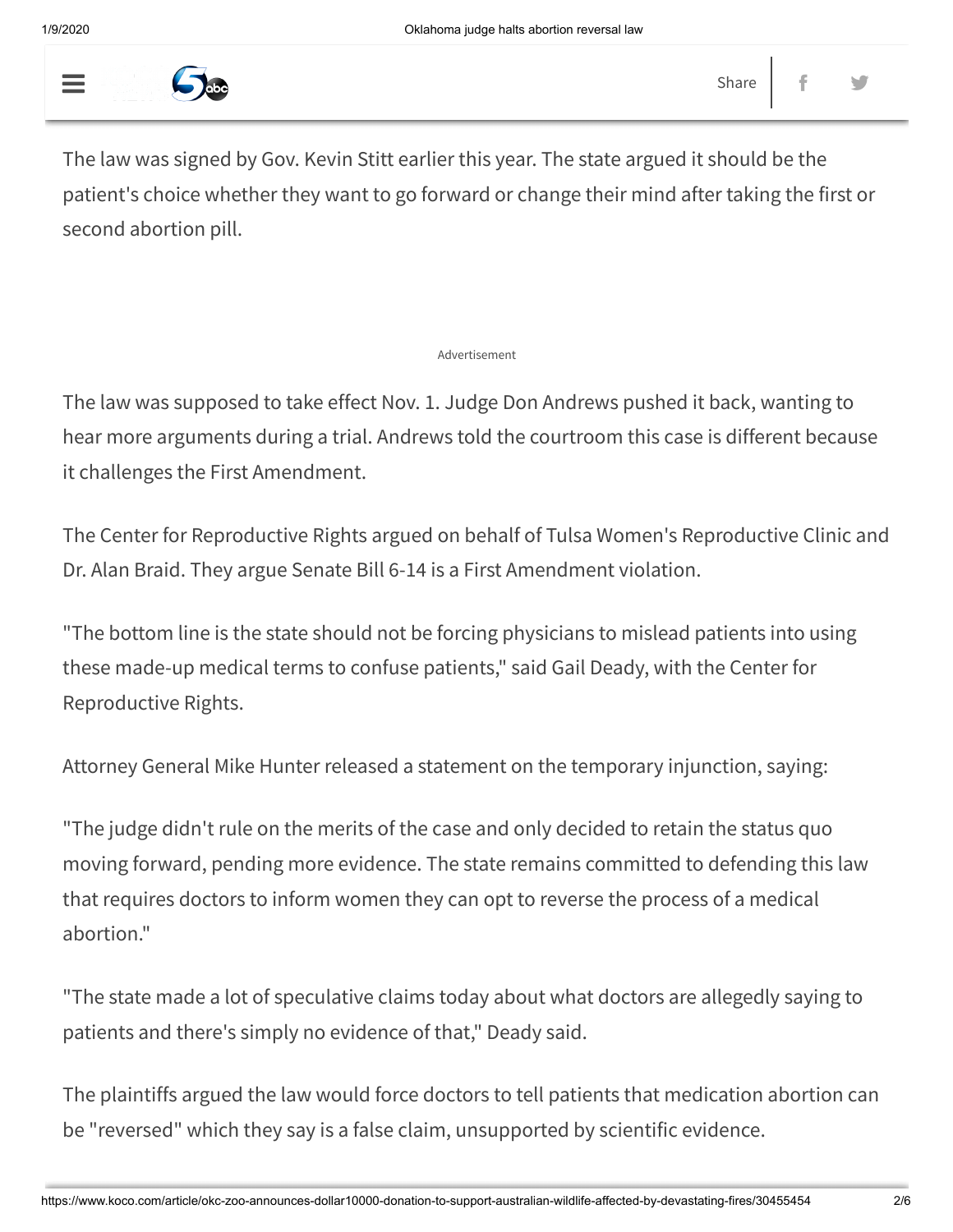

They also argued that physicians can be charged with a felony if this information is not repeatedly relayed to the patient.

The state filed a brief in response to Wednesday's action, requesting the court deny the plaintiffs' motion for a temporary injunction.

A trial date has not yet been set regarding the temporary injunction.

Advertisement

# OKC Zoo announces \$10,000 donation to support Australian wildlife affected by devastating fires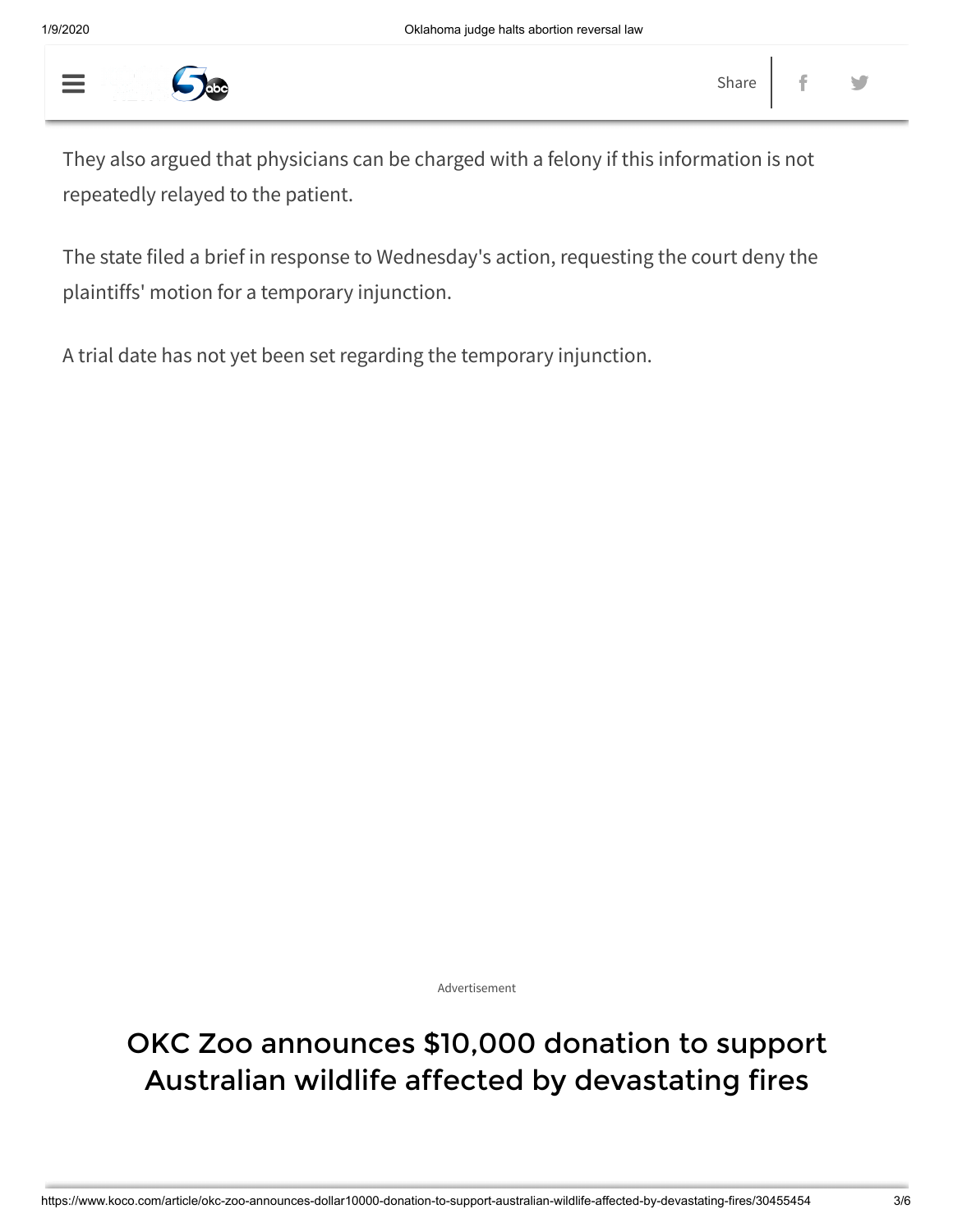

### **KOCO Staff**

**OKLAHOMA CITY —** The Oklahoma City Zoo and Botanical Garden will contribute \$10,000 in emergency conservation funds to support the care and long-term recovery of Australian wildlife affected by the historic bushfires, officials with the zoo announced Thursday.

"During this time of heartbreaking devastation, the Oklahoma City Zoo stands with our friends and colleagues in Australia," said Dr. Dwight Lawson, OKC Zoo executive director/CEO. "This crisis reminds us just how fragile and precious life is. Our goal of preserving wildlife and wild places isn't limited by our state's or nation's geographic boundaries. We have a global mission that crosses every border and ocean."

#### Advertisement

According to zoo officials, since the wildfires began in September 2019, an estimated one billion animals have perished, with many of the surviving animals injured and displaced to regions in which they cannot naturally survive.

"As a conservation organization, the Oklahoma City Zoo raises and distributes funds to aid wildlife conservation here in Oklahoma and around the world," said Dr. Rebecca Snyder, OKC Zoo curator of conservation and science. "This week we are contributing \$10,000 to an organization that is in the field helping with the wildlife crisis in Australia."

The zoo is providing \$10,000 from its Round Up for Conservation Emergency Fund to the Bushfire Emergency Wildlife Fund spearheaded by Zoos Victoria located in Victoria, Australia in support of Australian wildlife relief, zoo officials said. The donation will be made through the Association of Zoo Veterinary Technicians, which will match contributions up to \$5,000.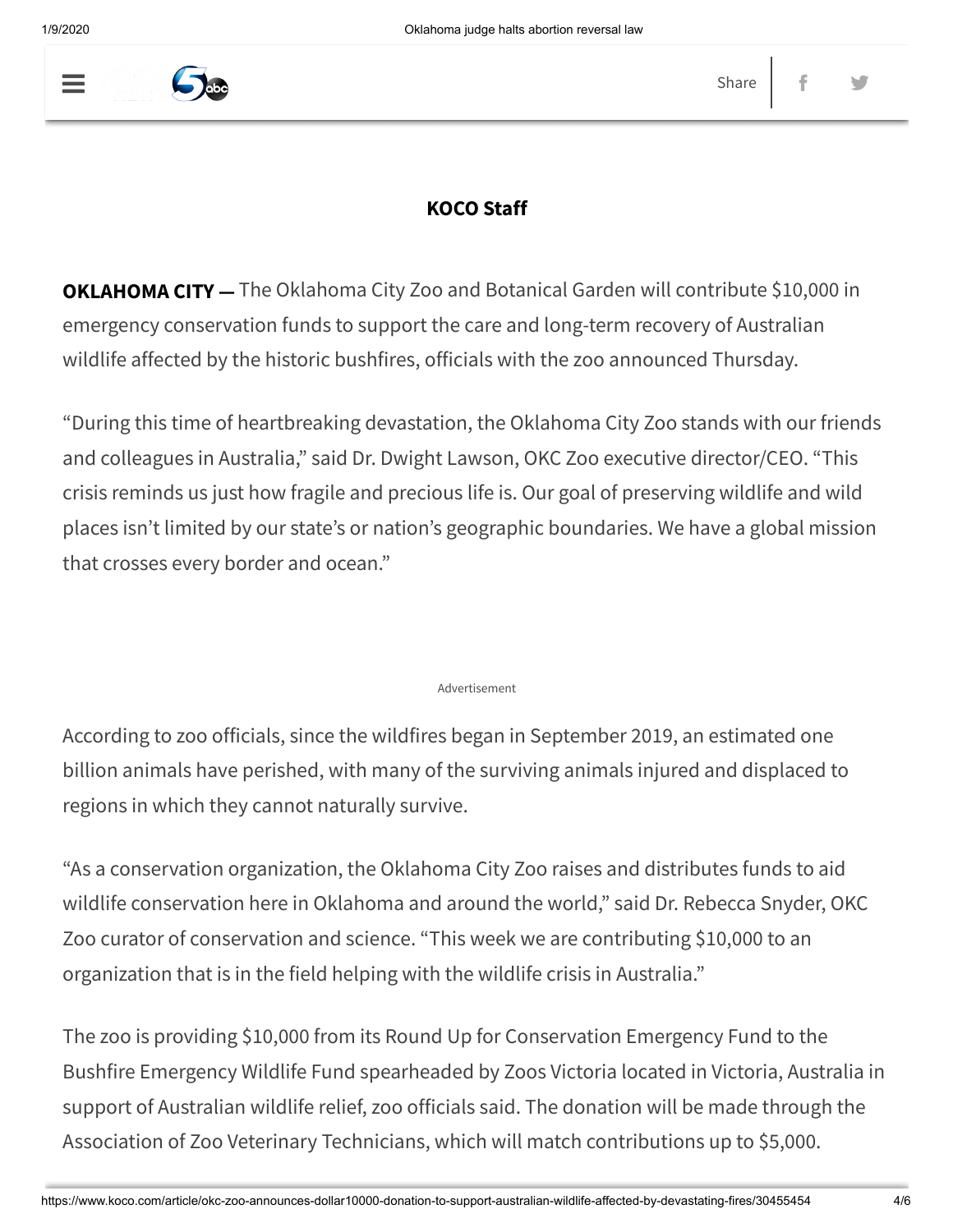

- Small Mammals/Birds
- Tammar Wallaby
- Bennet Wallaby
- Southern Cassowary
- Masked Lapwing
- Swainson's Lorikeet
- Green-Naped Lorikeet
- Tawny Frogmouth
- Kookaburra

Reptiles/Amphibians

- Mary River Turtle
- Magnificent Tree Frog
- Shingleback Skink
- Australian Snake-Necked Turtle
- Woma Python
- Bearded Dragon
- Blue-Tongued Skink